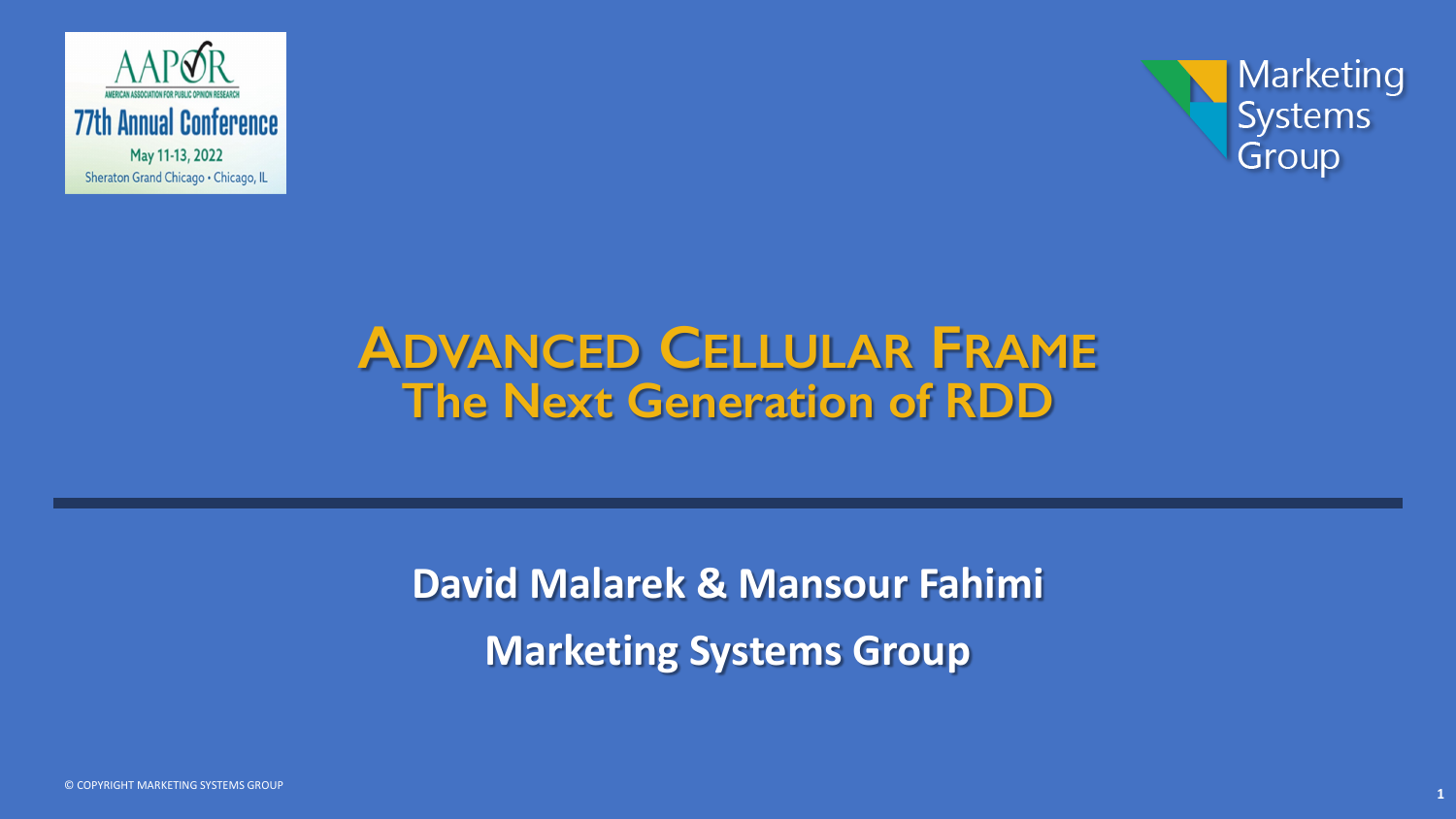### PRESENTATION LAYOUT

- Ø **Big Picture**
- Ø **Evolution of RDD**
- Ø **Ever-Changing Dual-Frame RDD**
- Ø **Advanced Cellular Frame (ACF)**

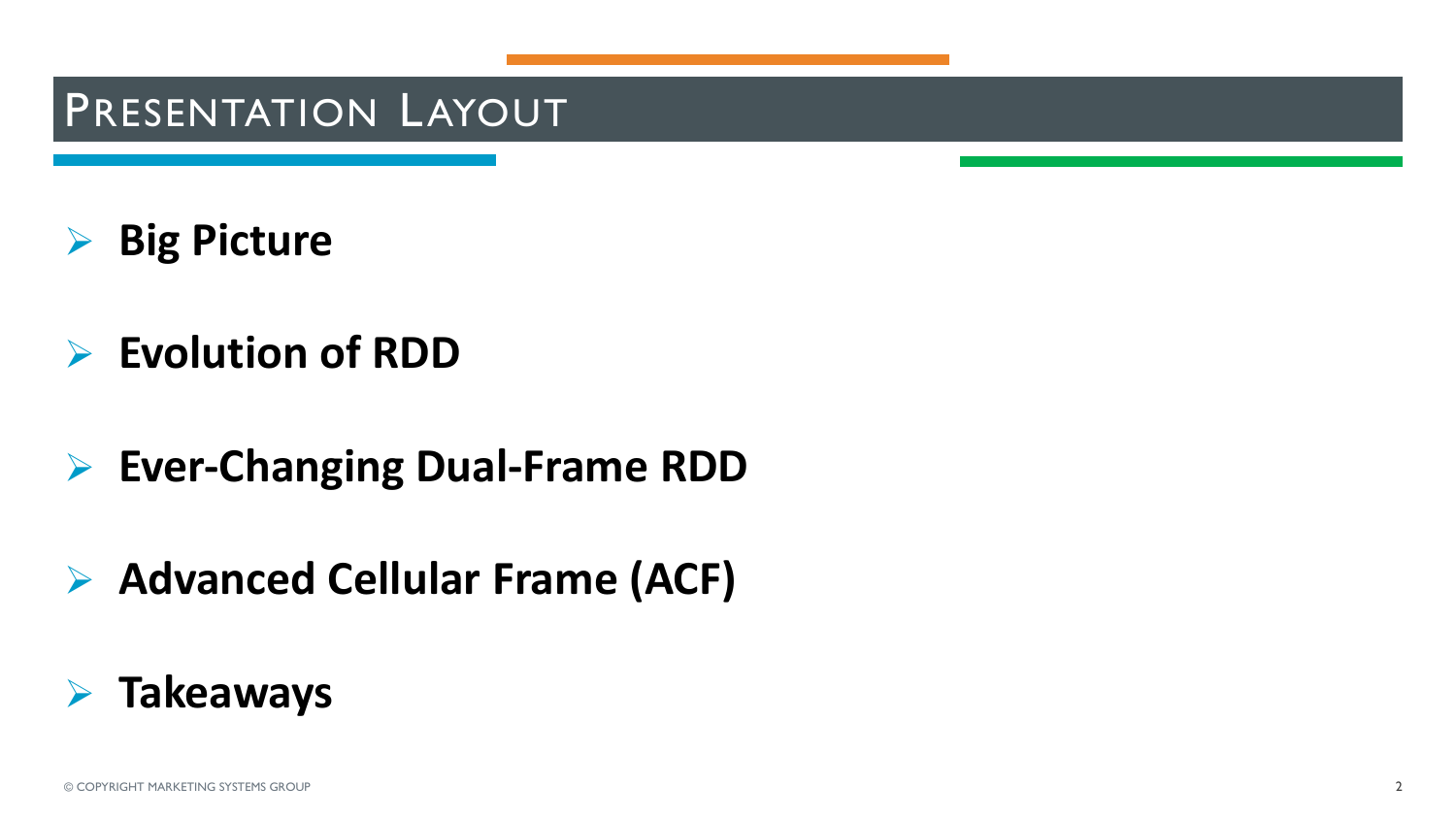## **BIG PICTURE**

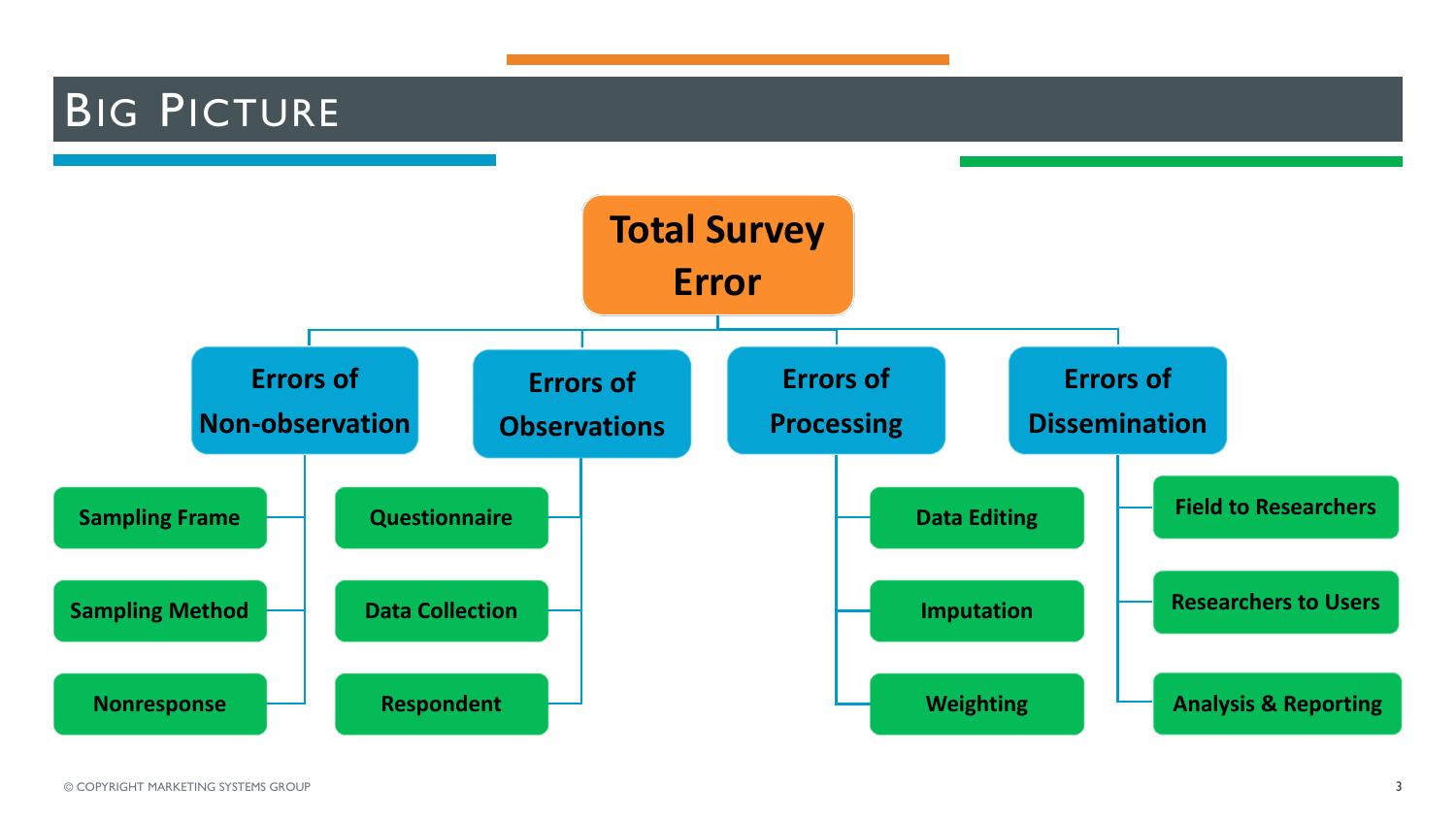#### EVOLUTION OF RDD

- **1964:** Cooper used local area directories to identify assigned prefixes and then appended a random four-digit suffix to create the seven-digit number for dialing.
- **1970:** Mitofsky developed a two-stage sampling scheme by relying on how numbers were assigned to increase the efficiency of the sample.
- **1978:** Waksberg introduced refinements by using PPS sampling for selection of the first-stage clusters of telephone banks.
- **1993:** Casady & Lepkowski introduced the method of list-assisted RDD by using telephone banks with at least one listed number.
- **1995:** Brick, Kulp, and Malarek quantified the ignorable undercoverage of list-assisted RDD.
- **2007:** Blumberg & Luke pointed out the coverage error of landline-only RDD that has led to the development of dual-frame RDD.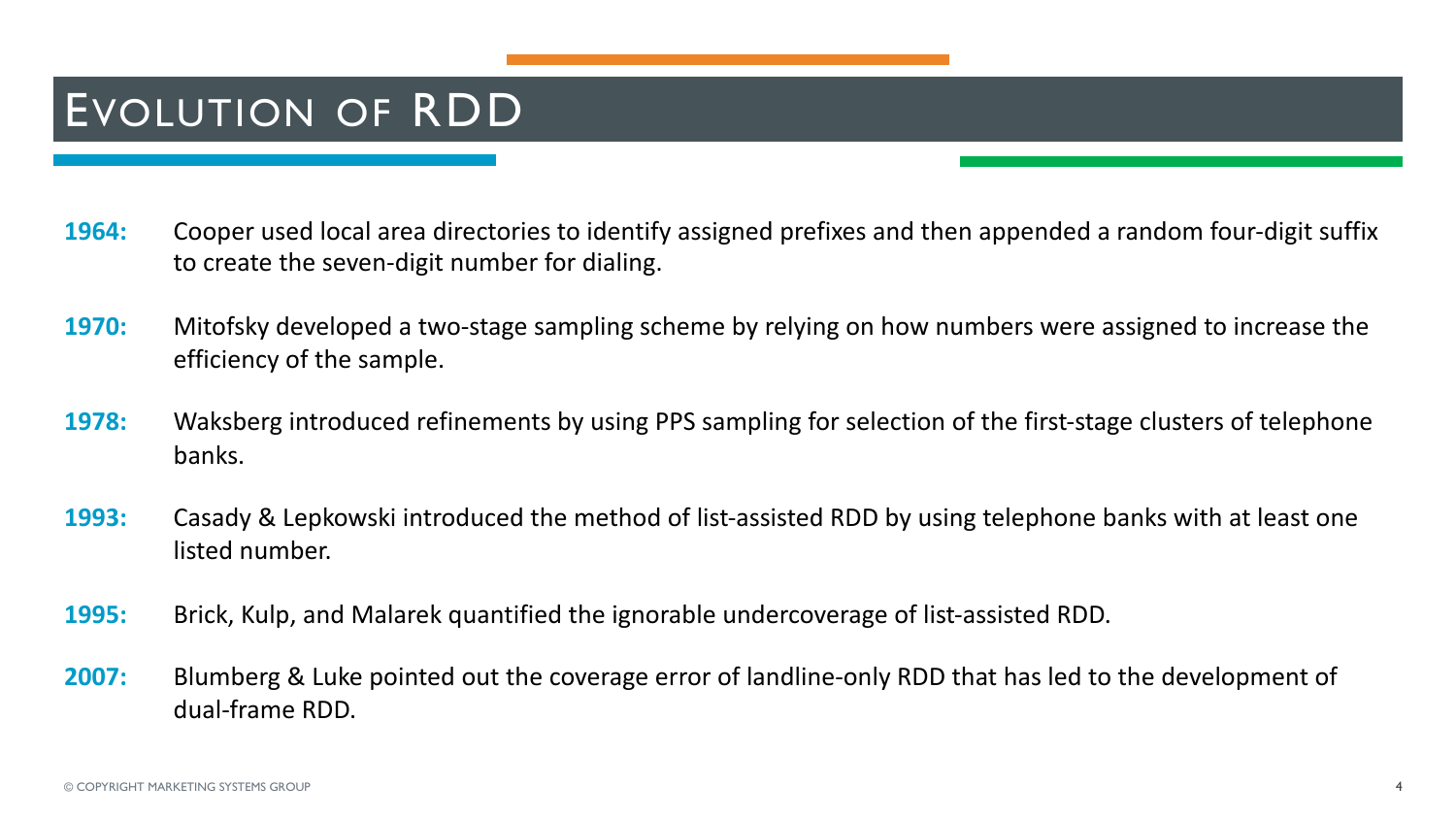### EVER-CHANGING DUAL-FRAME RDD

#### **Percent Wireless-Only US Homes (NIH - CDC)**



Ø **Inconsistent mix of cellular and landline numbers in RDD samples**

Ø **Cumbersome methods of weighting to deal with frame multiplicity**

**68.0%**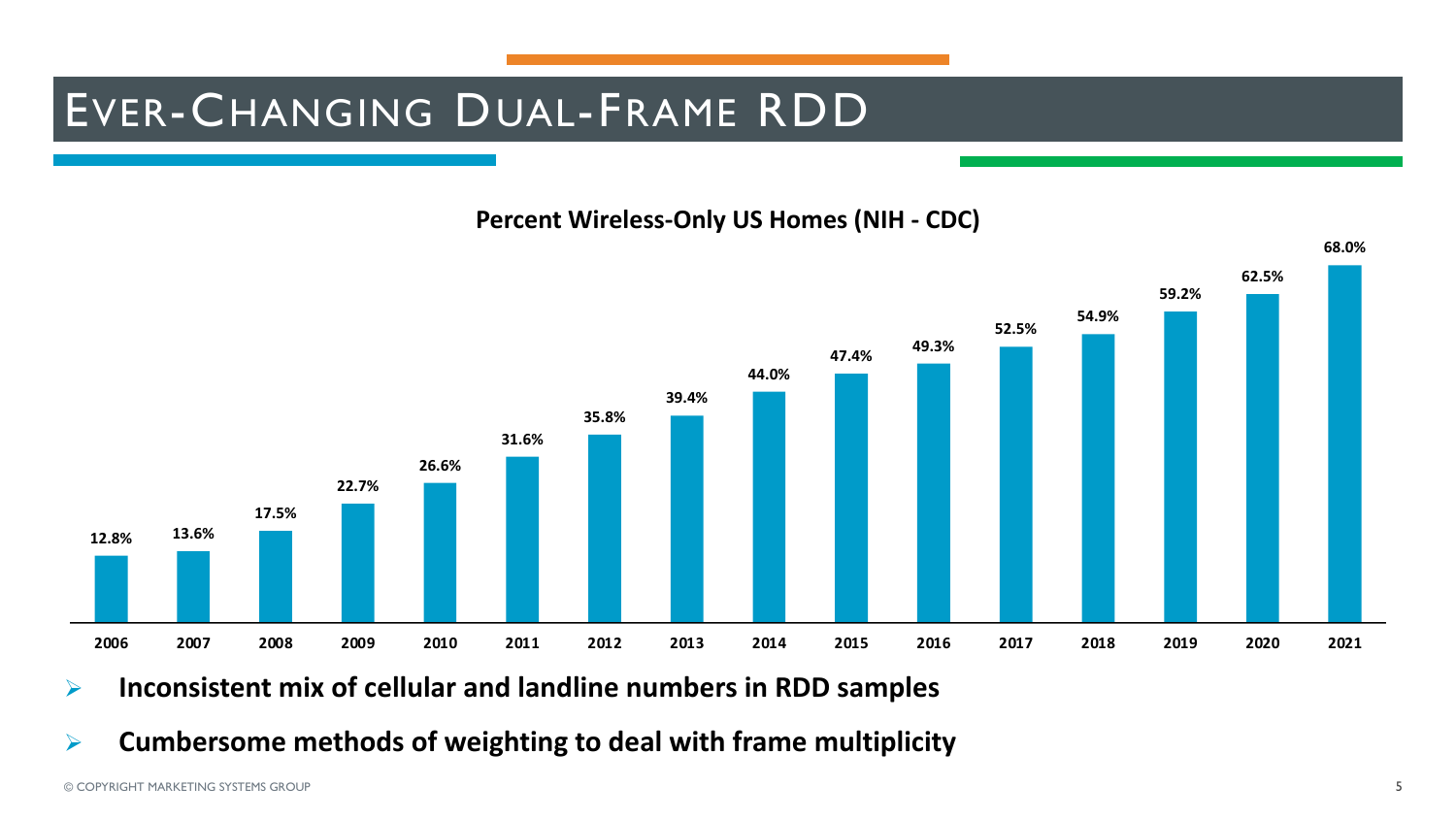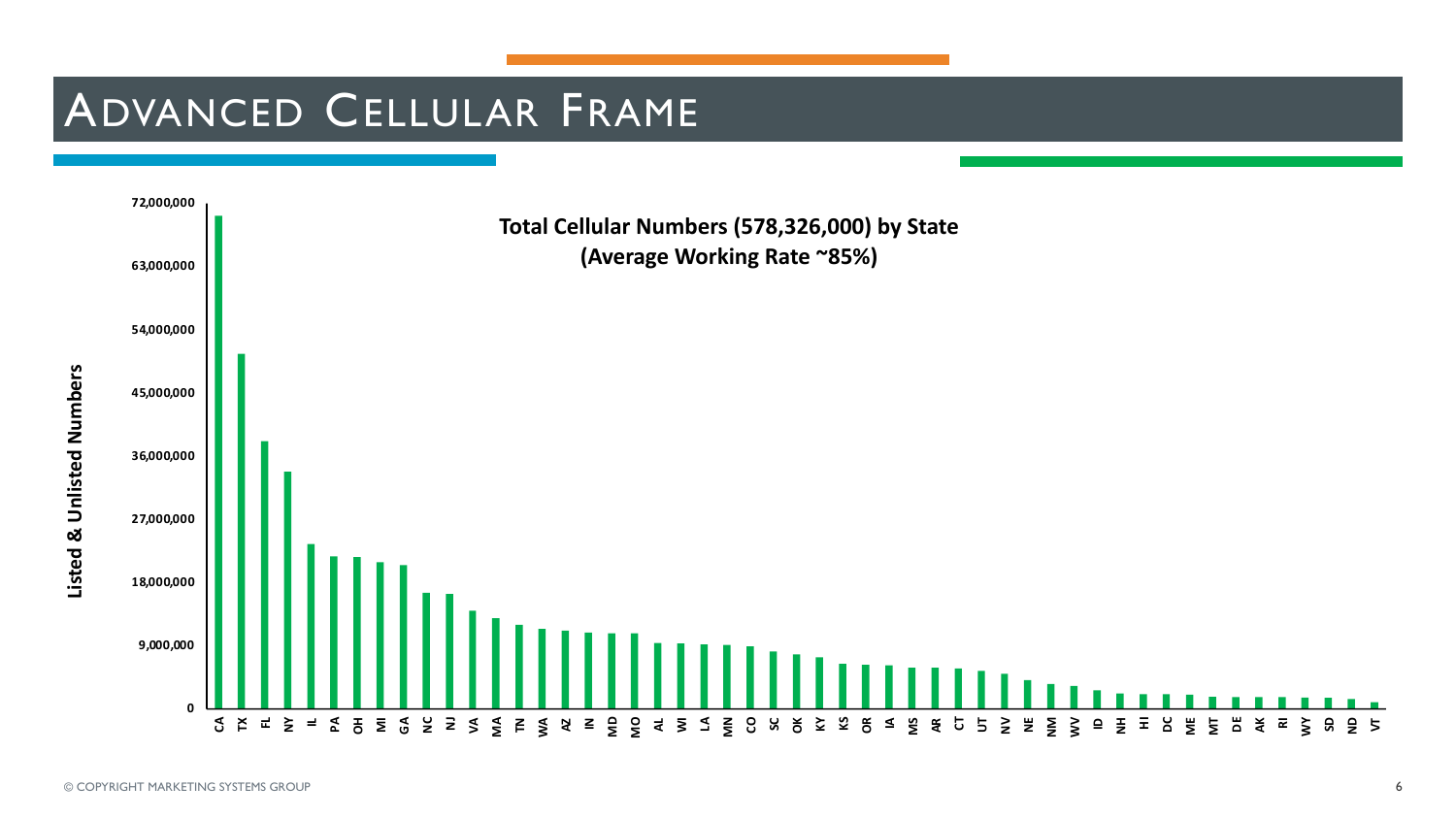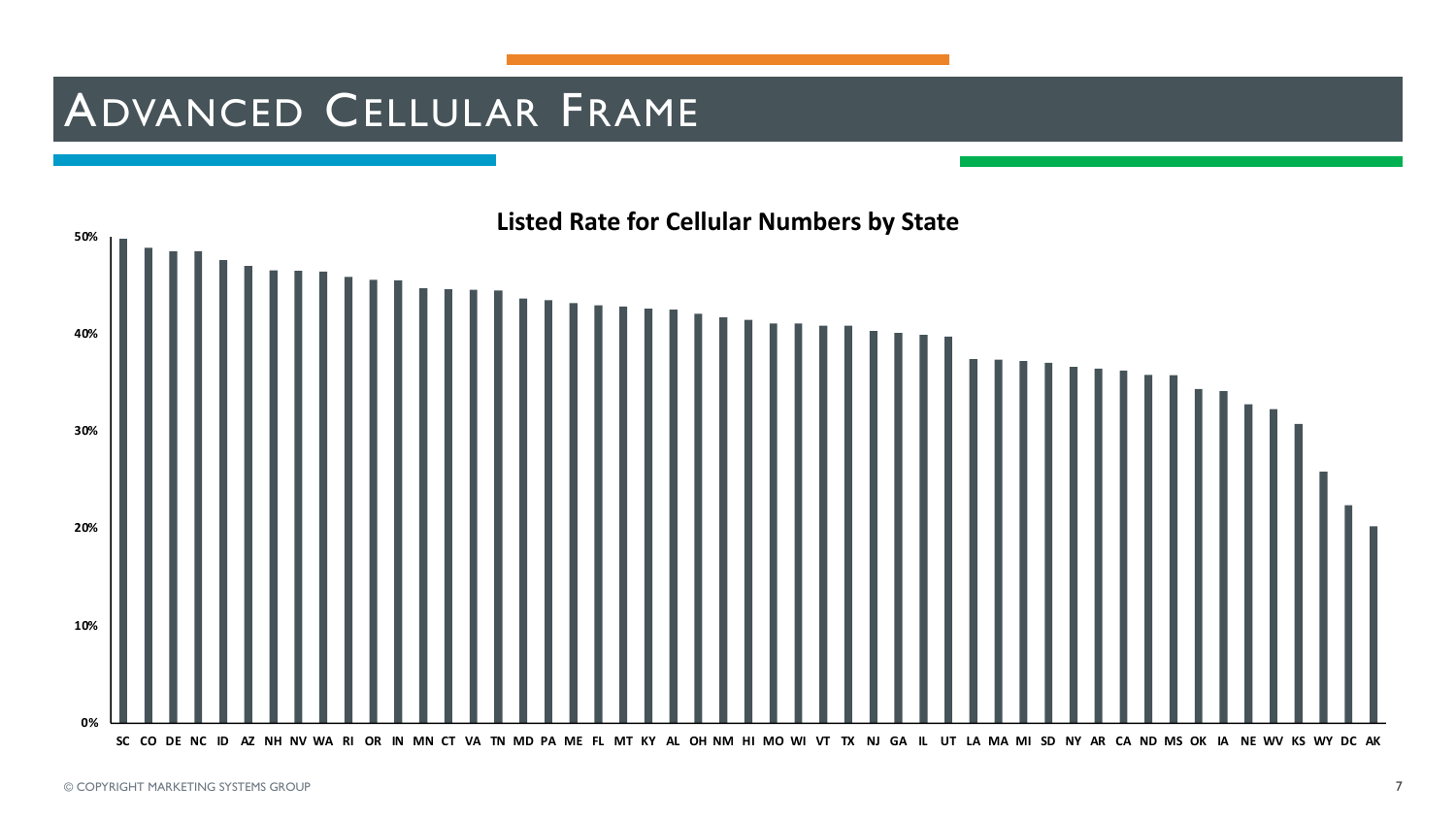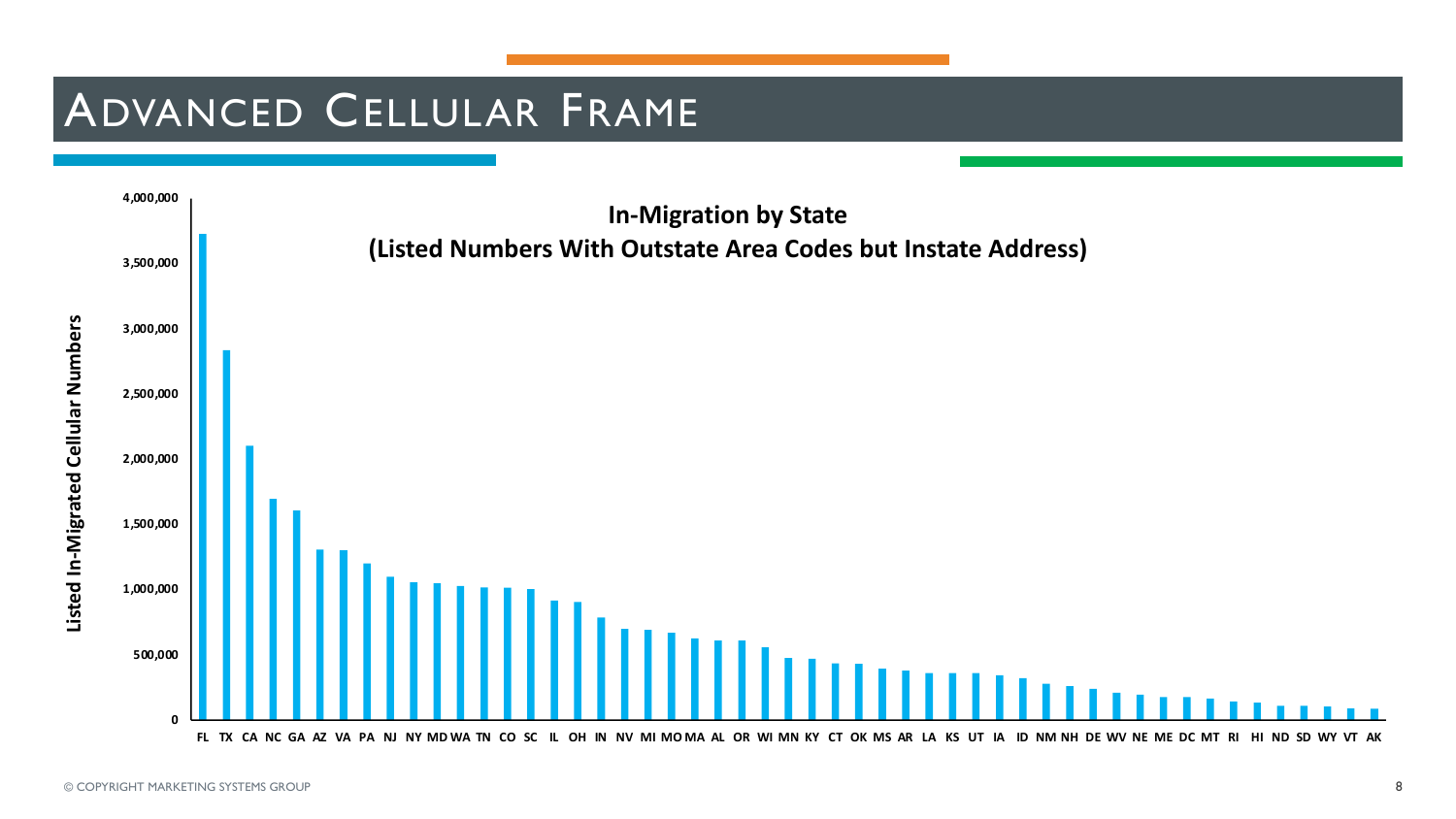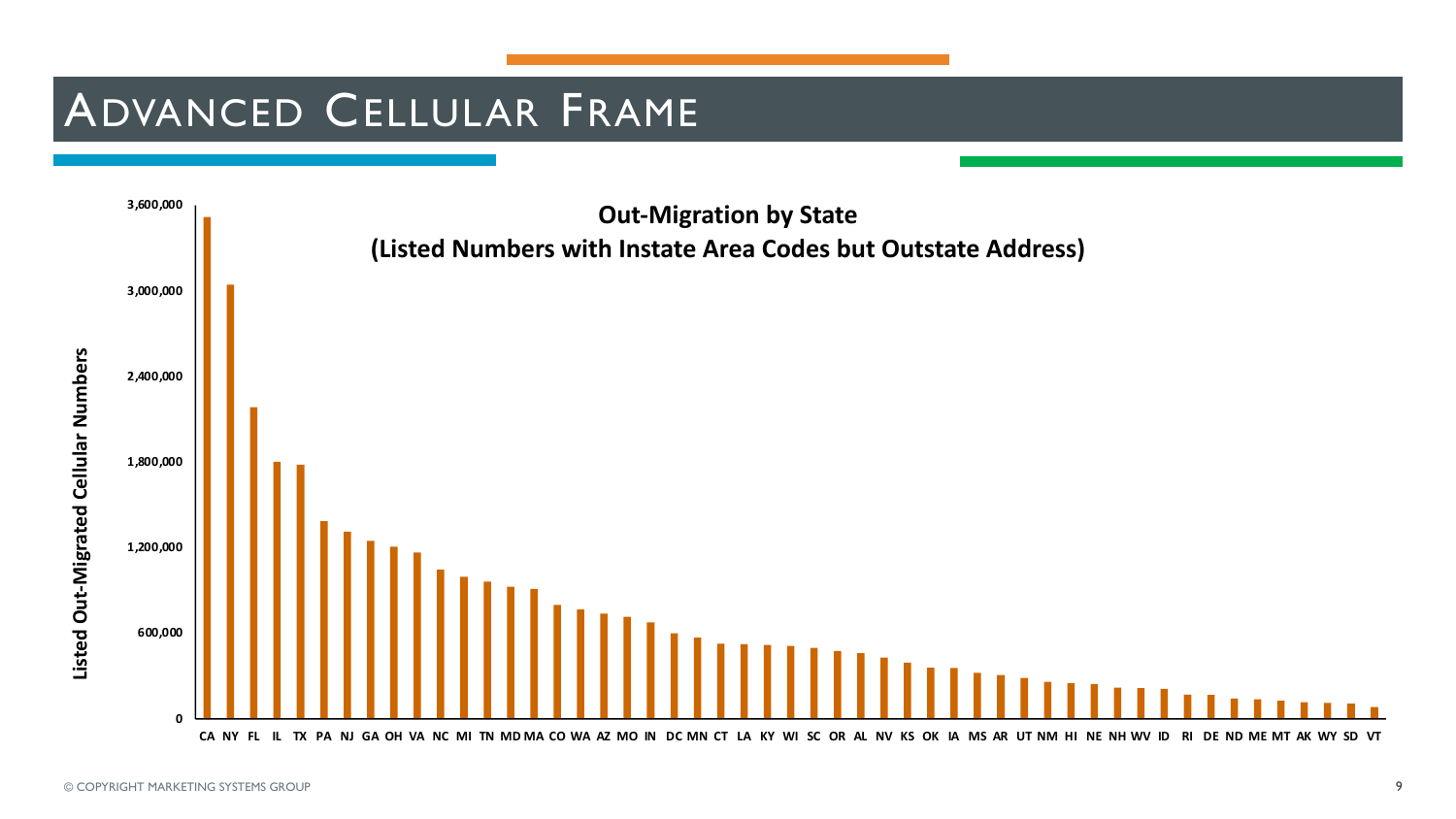

#### **Percent Listed Out- and In-Migrated Cellular Numbers by State**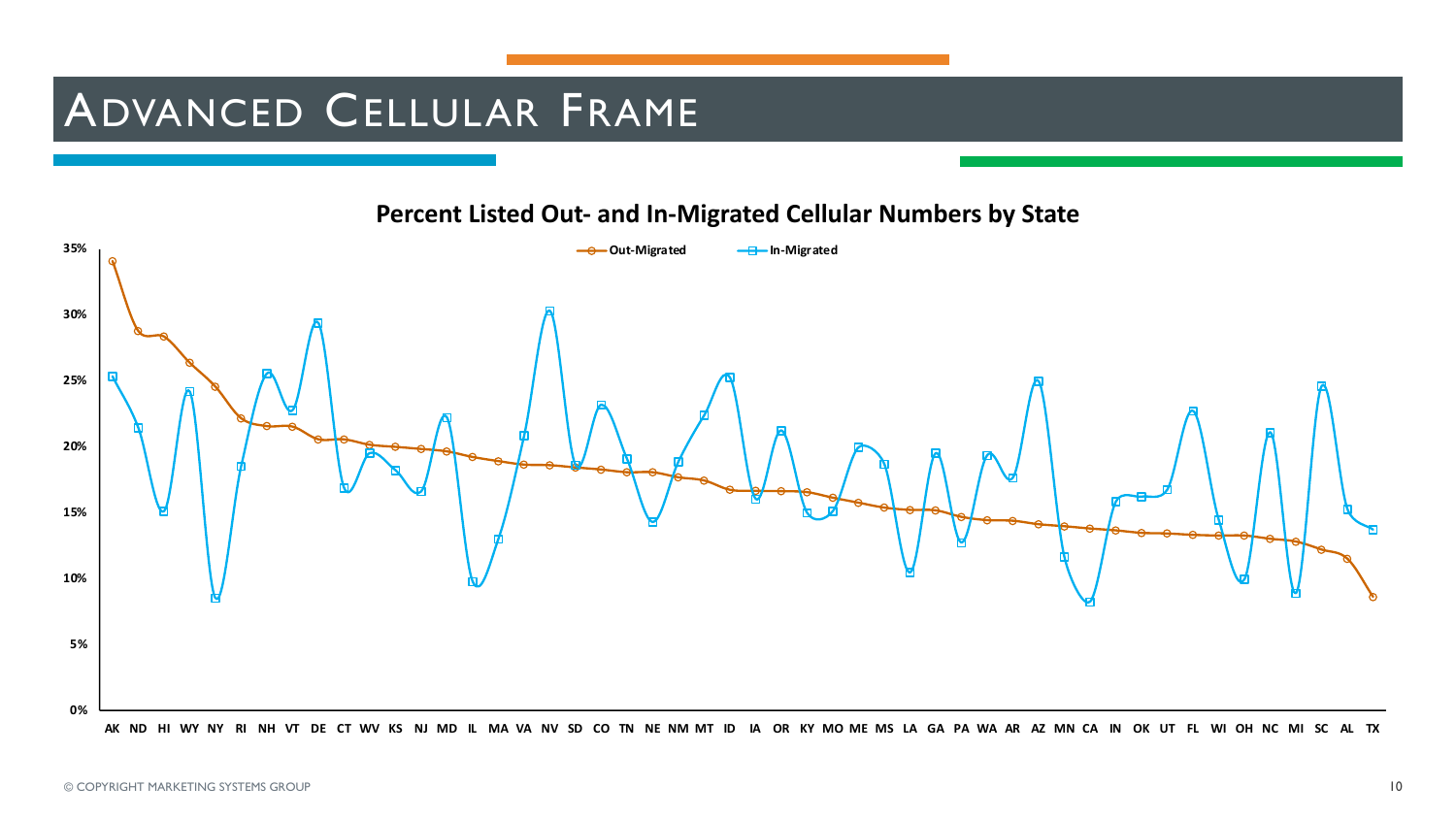# LEGACY FRAME

**National Cellular Frame (578,326,000 )**

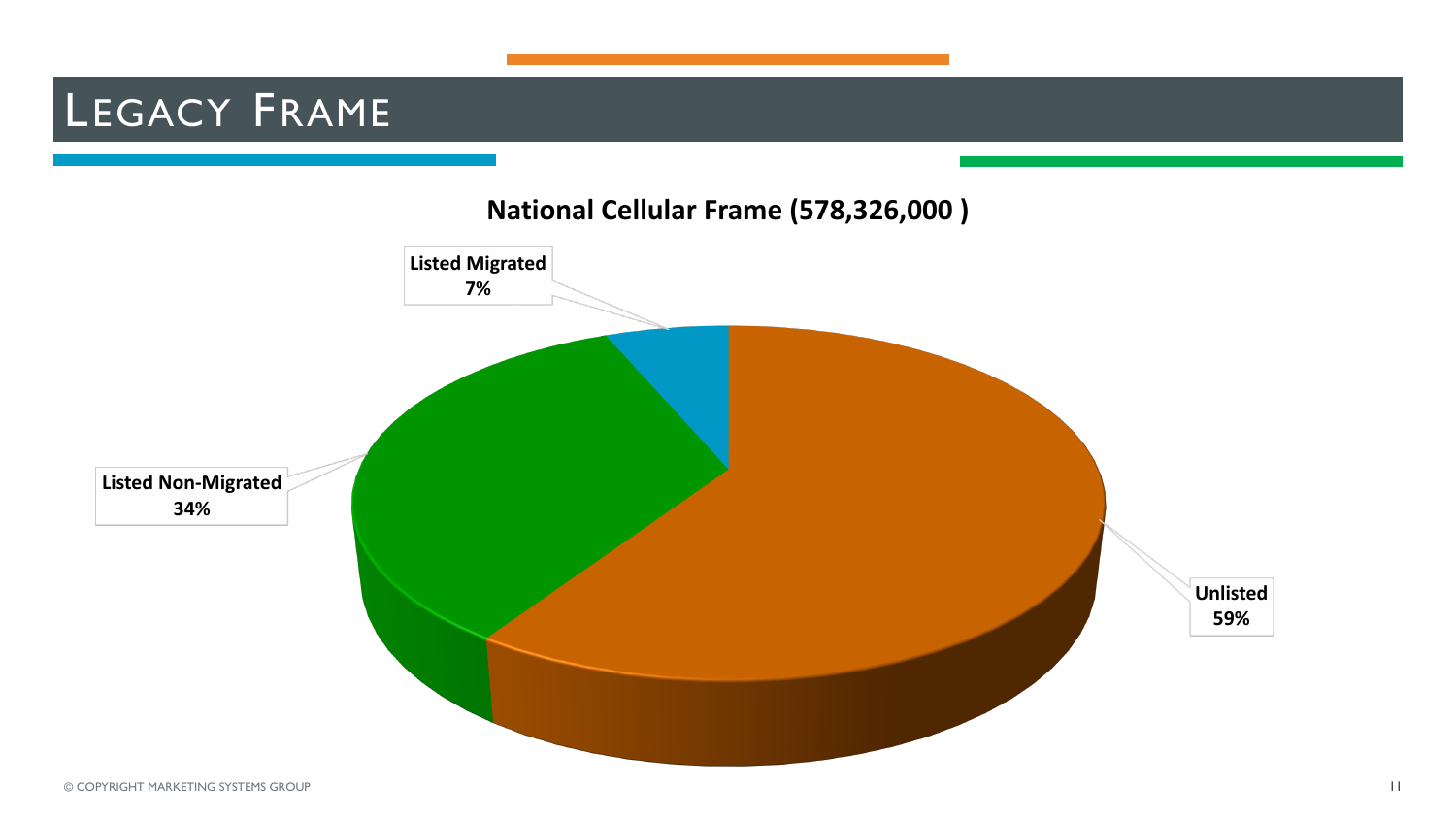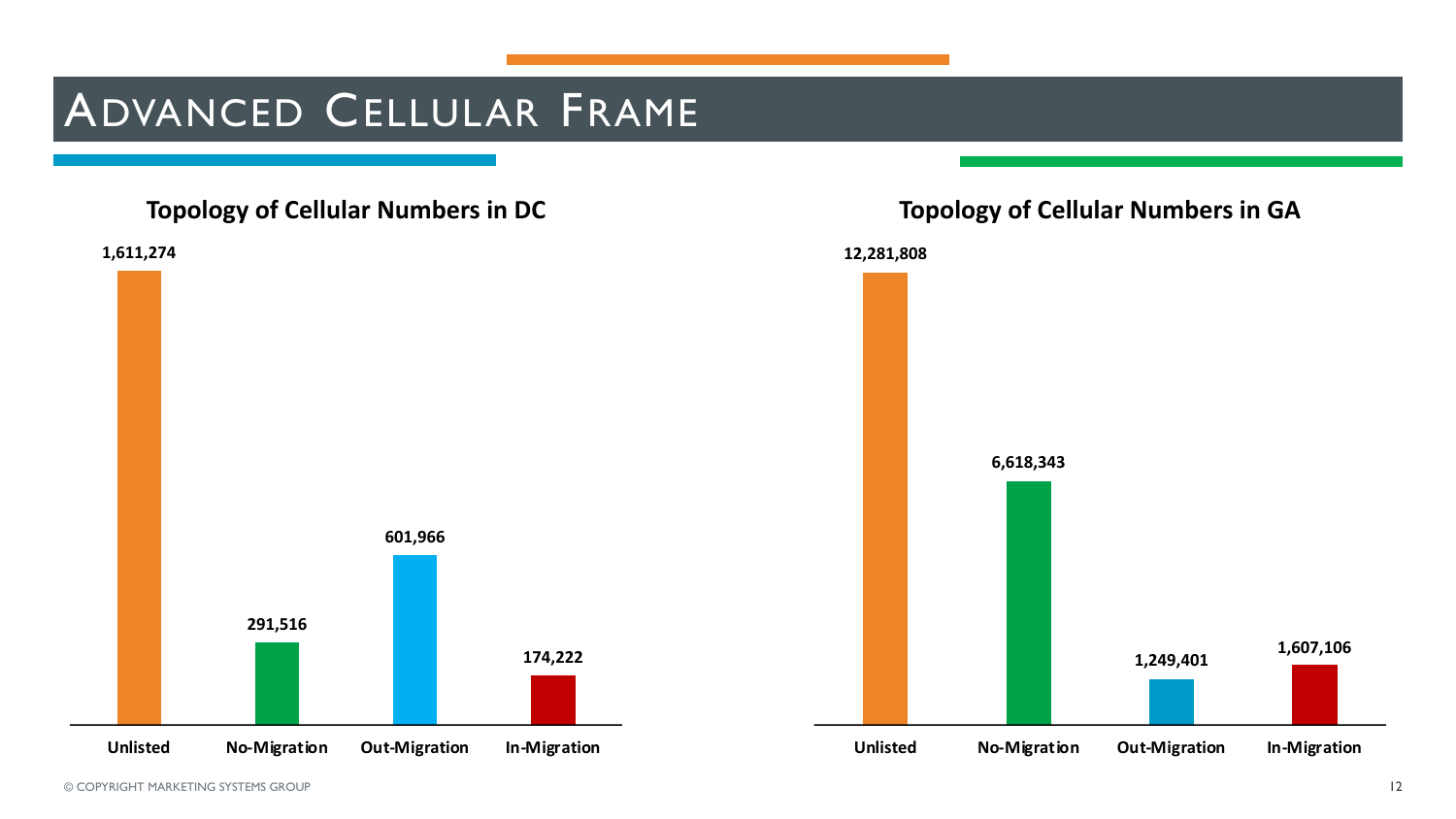### ARE WE THERE YET?



#### **Cellular and Smartphone Rates (NPORS 2021)**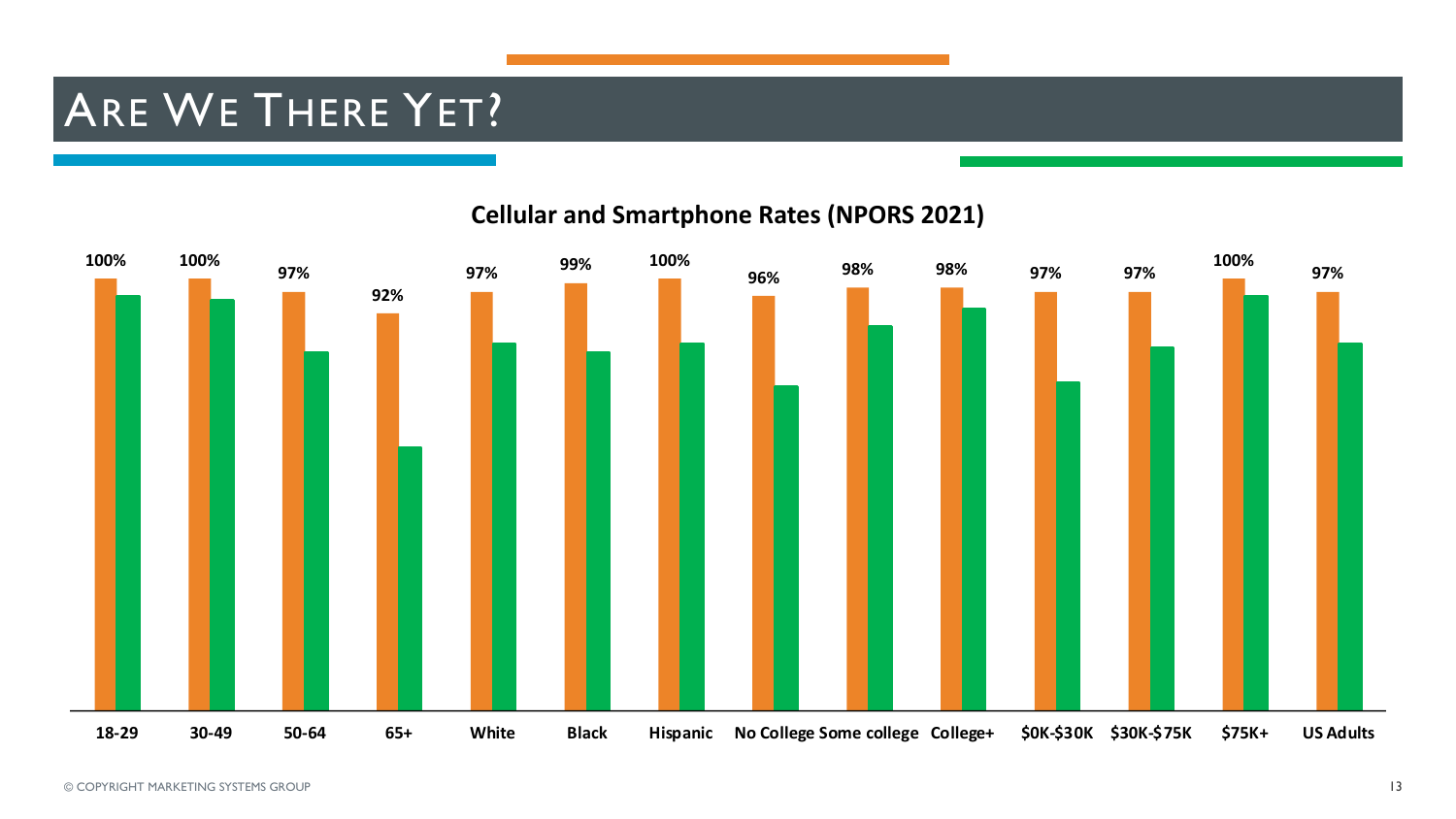#### TAKEAWAYS

#### Ø **Is RDD still a viable option?**

- Time and cost requirements are increasing
- Perhaps the only option for large rapid-response surveys

#### Ø **Coverage challenges of the legacy cellular frame:**

- Progressively undercovers smaller geographies (>50% for counties)
- A sizable screening cost for out-migrated numbers
- Ø **Advanced Cellular Frame (ACF):**
	- Improves coverage by including listed inwardly-migrated numbers
	- Reduces cost by eliminating listed outwardly-migrated numbers